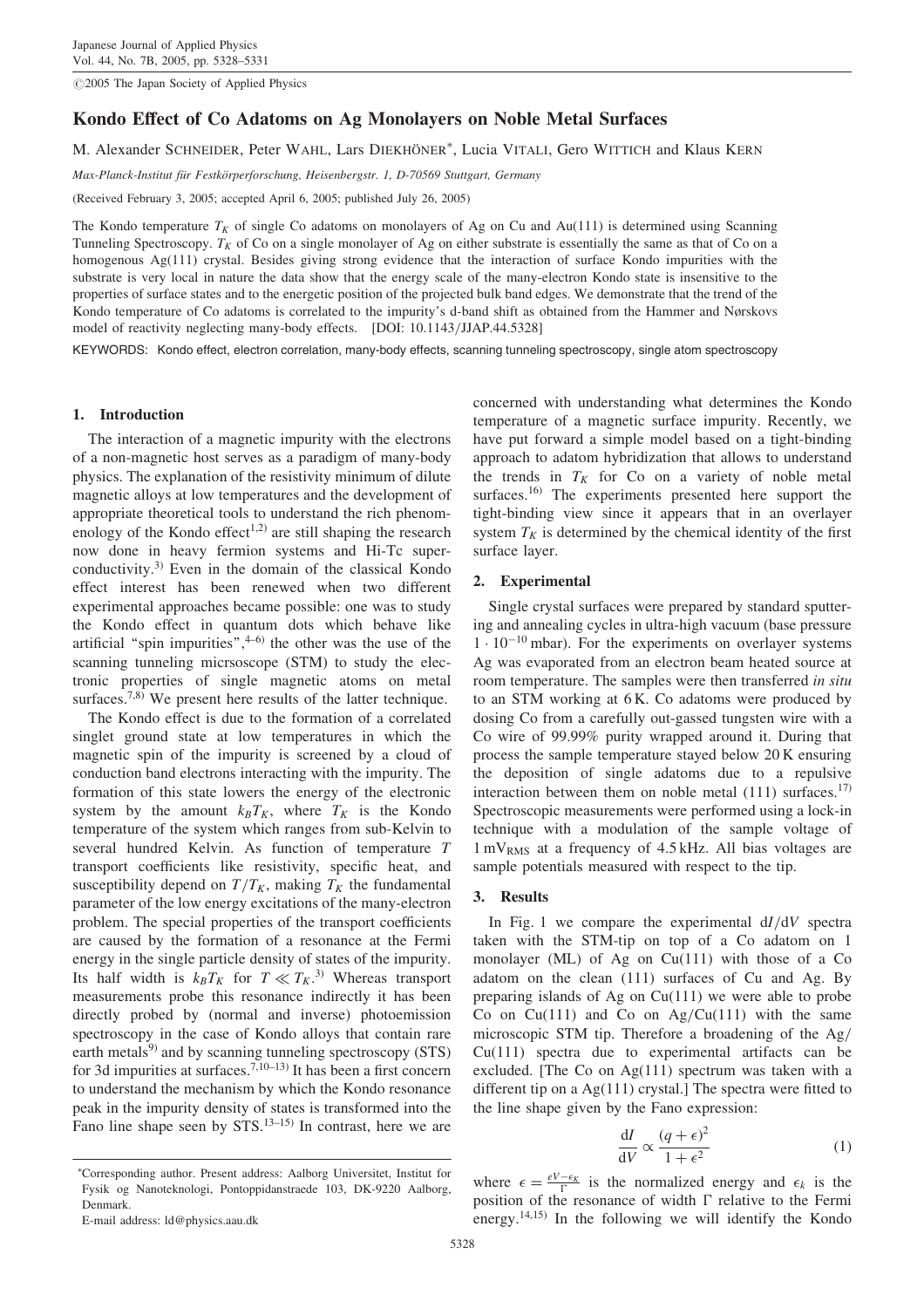

Fig. 1. Comparison of experimental  $dI/dV$  spectra taken with the tip above a single Co adatom on a 1ML Ag film on Cu(111) with that on the clean Cu(111) and Ag(111) surfaces. Spectra are fitted to eq. (1) with  $T_K$ as indicated, average values of sets of measurements are given in Table I. For 1ML of Ag the width of the resonance which is proportional to  $T_K$  is already that of the adatom on Ag(111).

temperature  $T_K$  with the half width  $\Gamma/k_B$  of the measured resonance. We find that for a Co adatom on one ML of Ag on Cu(111)  $T_K$  is within the error bounds the same as that of a Co adatom on Ag(111). A systematic study of the influence of the known reconstruction of the Ag film on  $Cu(111)$  was not yet undertaken. We expect, however, that it will be similar to the situation encountered at Au(111). Here an influence of the surface reconstruction on the line shape but not on  $T_K$  was observed.<sup>18)</sup>

The spectra of single Co adatoms on 1 or 2 ML of Ag on Au(111) are shown in Fig. 2. They yield the same finding as the  $Ag/Cu(111)$  case. In the  $Ag/Au$  case it becomes more obvious that the line shape (parameter  $q$ ) is a function of Ag layer thickness. The line shape is related to the electronic structure of the host and the balance between tunneling into adsorbate and into host electronic states respectively.7,8,14,15) Since  $q$  of Co on the Ag overlayer systems deviates from that of Co on Ag(111) whereas  $T_K$  does not, this parameter apparently reflects single-particle electron wave functions and scattering processes rather than the many-electron properties of the systems which we focus on in this paper. What can already be seen is that electronic properties on length scales much shorter than the spin-correlation length (expected to be of the order 100 nm in the systems studied here) determine  $T_K$ .

In Table I we summarize the average  $T_K$  of the resonance



Fig. 2. Same as Fig. 1 but for a Co adatom on 1 and 2 ML of Ag on Au(111) compared to Au(111) and Ag(111). Already for 1ML of Ag the resonance width is the same as that of the adatom on Au(111).

of Co adatoms on the various surfaces that are of concern here. We also quote the Fano-parameter  $q$ , parameters of the surface state at  $\overline{\Gamma}$  like the onset energy  $E_0$ , and effective mass  $m^*$ , as well as the band edge positions of the sp-bands at the L-point of the bulk Brillouin zone  $E_{L_2}$  and  $E_{L_1}$ , and the work function  $\phi$ . The purpose of the latter parameters is to discuss in the following whether they play a decisive role in determining the measured Kondo temperatures of Co adatoms.

 $T_K$  of a magnetic impurity system depends very sensitively on the details of the hybridization of the atomic levels of the impurity with the host electronic system. In fact, from the Kondo model it follows that

$$
T_K \approx D e^{-\frac{1}{2J_{\rho_F}}} \tag{2}
$$

where  $D$  is the width of the substrate band,  $J$  is the antiferromagnetic  $(J > 0)$  coupling of the impurity spin with the spins of the substrate electrons and  $\rho_F$  is the substrate's density of states at the Fermi energy. J depends on the coupling matrix elements of the host electrons with the impurity. The exponential dependence of  $T_K$  on J makes  $T_K$ very sensitve to details of adatom hybridization allowing to discuss the contribution of different bands towards J.

## 4. Discussion

First we want to discuss whether the properties of the (111)-surface state determine  $T_K$ . If we look at the surfacestate band in these systems, we see that a change in  $E_0$  or  $m^*$ 

Table I. Average Kondo temperature  $T_K$  and line shape parameter q for Co adatoms on noble metal surfaces and monolayer systems. Also given are the surface state onset  $E_0$  and its effective mass  $m^*$ , the bulk band edge energies at  $LE_{Lv}$  and  $E_{Lv}$ , and the work-function  $\phi$ . For the overlayer systems  $E_{L_2}$  and  $E_{L_1}$  were taken to be those of the underlying bulk crystal, whereas  $\phi$  was assumed to be that of Ag. All energies are given relative to the Fermi energy. (\* denotes data measured in this paper)

| Substrate        | $T_K/K$          | $\boldsymbol{q}$ | $E_0/eV$      | $m^*/m_0$   | $E_{L\nu}$ /eV | $E_{L_1}/eV$ | $\phi$ /eV  |
|------------------|------------------|------------------|---------------|-------------|----------------|--------------|-------------|
| Cu(111)          | $54 + 2^{10,12}$ | 0.2              | $-0.44^{19}$  | $0.38^{19}$ | $-0.9^{23}$    | $4.25^{23}$  | $4.94^{23}$ |
| Au $(111)$       | $76 + 8^{*,7}$   | 0.7              | $-0.51^{20}$  | $0.27^{20}$ | $-1.0^{23}$    | $3.6^{23}$   | $5.55^{23}$ |
| Ag(111)          | $92 + 6^{13}$    | 0.0              | $-0.065^{19}$ | $0.40^{19}$ | $-0.4^{23}$    | $3.9^{23}$   | $4.56^{23}$ |
| 1ML $Ag/Au(111)$ | $88 + 10^*$      | 0.8              | $-0.27^{24}$  | $0.3^{24}$  | $-1.0$         | 3.6          | 4.56        |
| $2ML$ Ag/Au(111) | $95 \pm 10^*$    | $-0.1$           | $-0.2^{24}$   | $0.4^{24}$  | $-1.0$         | 3.6          | 4.56        |
| $1ML$ Ag/Cu(111) | $92 \pm 10^*$    | 0.15             | $-0.23^{22}$  |             | $-0.9$         | 4.25         | 4.56        |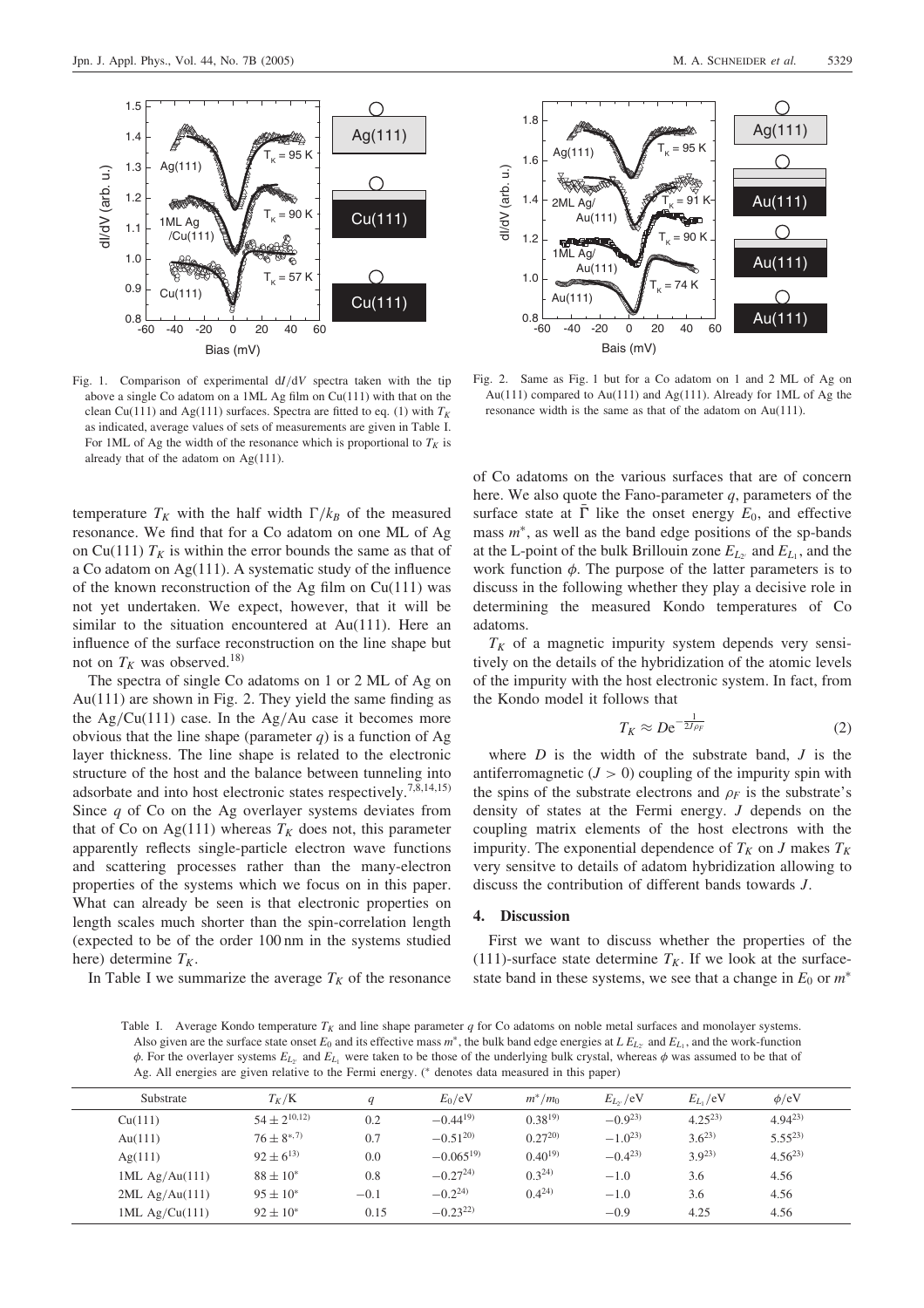does not cause a systematic change in  $T_K$ . Although in the overlayer systems the surface-state onset energy will shift only within the first 5–10 Ag layers to the value of the Ag(111) surface,<sup>21,22)</sup> there occurs no change in  $T_K$  after the first layer. Furthermore, since  $\rho_F = \frac{m^*}{\pi h^2}$  for a two-dimensional electron gas, the surface-state properties would not only enter eq. (2) via the band width but also via  $\rho_F$ . We note that systematic changes in  $T_K$  due to the surface-state band are not observed.

It was argued by Lin et  $al^{25)}$  that the surface-state electrons play a major role in the formation of the Kondo state for Co on Cu(111) through their dominant contribution to J. Most of that dominance is linked to the fact that surface-states are naturally normalized to an area rather than a volume leaving the decay of the state into the bulk crystal as a weight determining parameter. To see whether the mere presence of a surface state together with its decay determines  $T_K$  we argue that in Ag(111) the surface state is almost like a surface resonance with weight up to the 10th crystal layer from the surface<sup>26)</sup> whereas in Cu(111) the surface state decays much more rapidly. Consequently, the weight of the surface state at the surface is much smaller in  $Ag(111)$  than in Cu(111). By producing an overlayer of 1ML Ag on  $Cu(111)$  the surface state still decays rapidly into the bulk and one would therefore expect a similar contribution of this state to  $T_K$  as on the unmodified Cu(111) which appears not to be the case.

The decay of the surface state into the bulk is related to the positions of the bulk band edges at  $L$ . The band edges determine the energetic positions of states with large momentum perpendicular to the surface plane that could lead to differences in the hybridization of the Co adatom. However, inspection of Table I tells that this does not influence  $T_K$ : in the overlayer systems the bulk electron states are unchanged and so is the bandgap at  $L$ , but  $T_K$ deviates greatly from that of the impurity on the clean host crystal.

Finally, also the surface dipole, i.e. the work function, can be shown not to influence  $T_K$ . If the decay length of wave functions into the vacuum and the adsorbate position relative to the surface layer determined  $T_K$  this would explain why  $T_K$  on the overlayer systems is that of Co on Ag(111). However, Co on Cu(111) would have the highest degree of hybridization due to its short binding length (as estimated from a hard sphere model) followed by  $Ag(111)$  and then by Au(111) due to  $\phi^{Ag} < \phi^{Au}$ . This is in contradiction to  $T_K^{\text{Au}} < T_K^{\text{Ag}}$ . From the data presented here we can therefore conclude that changes in the sp-bandstructure including the surface states on the noble metal (111) surfaces do not induce a change in the Kondo temperature of magnetic adatom systems. This leads us to the conclusion that the interaction determining the Kondo temperature of a surface impurity system is very local in nature, probably involving the d-orbitals of the substrate atoms.

A key to understanding the trend of Kondo temperatures of single magnetic surface impurities could lie in studying connections between calculated single particle properties and their mapping onto the many-body problem. We would like to discuss such an example in the following to trigger more theoretical investigations. To do so, we have to use the expression for the Kondo temperature in the more general



Fig. 3. Logarithmic plot of the Kondo temperature of single Co adatoms on Cu, Au, and Au(111) plotted vs the d-level shift  $\delta \epsilon_d$  calculated with LMTO-ASA28) for Co in the first crystal layer.

single impurity Anderson model instead of the Kondo model [eq.  $(2)$ ]. In the Anderson model the coupling constant *J* is replaced by (Schrieffer-Wolff transformation<sup>27)</sup>):

$$
\frac{1}{J} = \frac{\pi \rho_F}{\Delta U} |\epsilon_d| \cdot |\epsilon_d + U| \tag{3}
$$

where  $\epsilon_d$  is the energy of the impurity level,  $\Delta$  its width acquired through hybridization, and  $U$  is the on site Coulomb repulsion. When comparing  $T_K$  values of a specific impurity (in our case Co) on different host metals a strong variation in  $T_K$  is expected from changes in  $\epsilon_d$  as this can vary by hundreds of meV. In Fig. 3 we demonstrate that there exists a linear relation between the calculated  $\delta \epsilon_d$  for Co as a first layer impurity<sup>28)</sup> and the logarithm of the measured  $T_K$  for the three systems Cu, Au and Ag(111). The calculated  $\delta \epsilon_d$  were originally used in conjunction with the model by Hammer and Nørskov to understand trends in the reactivity of transition and noble metal surfaces.<sup>29)</sup>

The observed relation between  $\delta \epsilon_d$  and  $T_K$  indicates that the trend of the Anderson model  $\epsilon_d$  for the three surfaces can be written as  $\epsilon_d = \epsilon_{d0} + \delta \epsilon_d$  where  $\epsilon_{d0}$ , and  $\Delta$  and U do not vary between the three systems or are a property of the adatom. We note that the calculation of ref. 28 predicts the lowest degree of hybridization for Co on Ag(111) and the highest for Cu(111) consistent with our earlier observation of a simple scaling law for  $T_K$  of Co on other noble metal surfaces.<sup>16)</sup>

A similar relation can be found between  $T_K$  and the calculated orbital moments of Co in Ag, Au, and Cu. $30$  An interesting aspect of this is that it might lead to an understanding of the interplay between Kondo physics, spin-orbit coupling and the magnetic anisotropy energy.<sup>31)</sup> At surfaces the anisotropy energy of single impurities can reach values comparable to the Kondo temperatures discussed here.<sup>32)</sup>

#### 5. Summary

In conclusion, we have determined the Kondo temperature  $T_K$  of single Co adatoms in interaction with Ag mono- and bilayers on  $Cu(111)$  and  $Au(111)$  by STS and compare the results to  $T_K$  found for Co on the (111) surfaces of Cu, Ag and Au. We observe that  $T_K$  on the Ag overlayers is that of the Co adatom on Ag(111) already for the first monolayer of